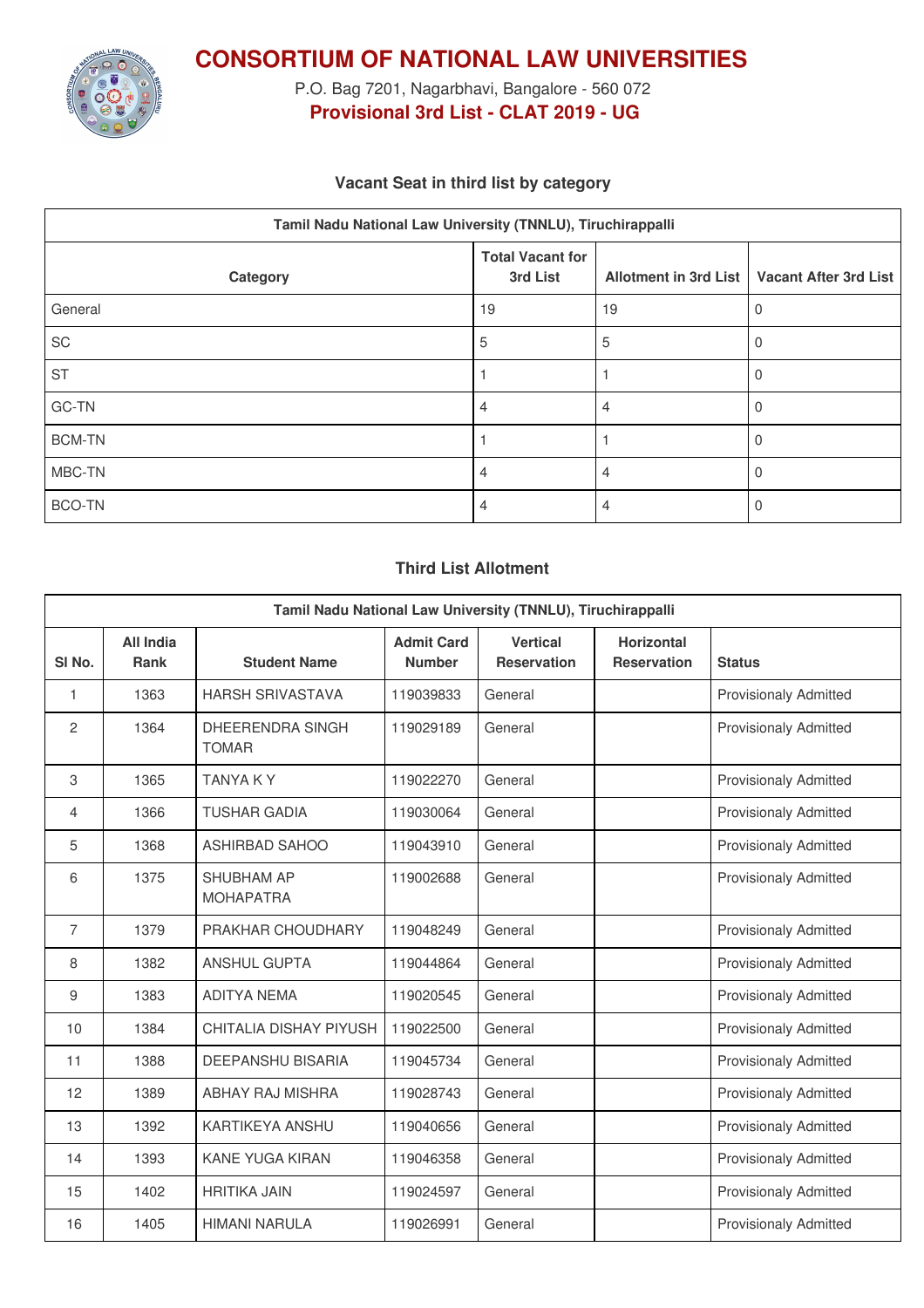| Tamil Nadu National Law University (TNNLU), Tiruchirappalli |                                 |                                        |                                    |                                       |                                         |                              |
|-------------------------------------------------------------|---------------------------------|----------------------------------------|------------------------------------|---------------------------------------|-----------------------------------------|------------------------------|
| SI No.                                                      | <b>All India</b><br><b>Rank</b> | <b>Student Name</b>                    | <b>Admit Card</b><br><b>Number</b> | <b>Vertical</b><br><b>Reservation</b> | <b>Horizontal</b><br><b>Reservation</b> | <b>Status</b>                |
| 17                                                          | 1406                            | <b>AYUSH SHUKLA</b>                    | 119018759                          | General                               |                                         | <b>Provisionaly Admitted</b> |
| 18                                                          | 1412                            | SATYAM KUMAR OJHA                      | 119034162                          | General                               |                                         | <b>Provisionaly Admitted</b> |
| 19                                                          | 2425                            | <b>VYSHNAVI PRAVEEN</b>                | 119027368                          | GC-TN                                 |                                         | <b>Provisionaly Admitted</b> |
| 20                                                          | 2478                            | S.VISHNU PRIYAN                        | 119006150                          | <b>GC-TN</b>                          |                                         | <b>Provisionaly Admitted</b> |
| 21                                                          | 2554                            | SHREYA VENKATESH                       | 119044602                          | GC-TN                                 |                                         | <b>Provisionaly Admitted</b> |
| 22                                                          | 2639                            | SIDDHARTH V V                          | 119065067                          | GC-TN                                 |                                         | <b>Provisionaly Admitted</b> |
| 23                                                          | 9347                            | CHETHAN GOWDA M                        | 119014381                          | <b>BCO-TN</b>                         |                                         | <b>Provisionaly Admitted</b> |
| 24                                                          | 9356                            | <b>TARUN M</b>                         | 119003733                          | <b>BCO-TN</b>                         |                                         | <b>Provisionaly Admitted</b> |
| 25                                                          | 9951                            | SABARIKS                               | 119023158                          | <b>BCO-TN</b>                         |                                         | <b>Provisionaly Admitted</b> |
| 26                                                          | 10009                           | <b>K ADITYA</b>                        | 119003501                          | <b>BCO-TN</b>                         |                                         | <b>Provisionaly Admitted</b> |
| 27                                                          | 11721                           | NAVRAJ RAWL                            | 119040334                          | SC                                    |                                         | <b>Provisionaly Admitted</b> |
| 28                                                          | 11821                           | NISHANT KURIL                          | 119053318                          | SC                                    |                                         | <b>Provisionaly Admitted</b> |
| 29                                                          | 11827                           | NIKITA DHANAJI KAMBLE                  | 119058858                          | SC                                    |                                         | <b>Provisionaly Admitted</b> |
| 30                                                          | 12051                           | <b>ANKIT KUMAR</b>                     | 119004791                          | SC                                    |                                         | <b>Provisionaly Admitted</b> |
| 31                                                          | 13778                           | MOHAMED AFRAZ                          | 119072087                          | <b>BCM-TN</b>                         |                                         | <b>Provisionaly Admitted</b> |
| 32                                                          | 15740                           | <b>REVATHY K</b>                       | 119026045                          | MBC-TN                                |                                         | <b>Provisionaly Admitted</b> |
| 33                                                          | 16624                           | <b>JAGATHEESWAR R</b>                  | 119077112                          | MBC-TN                                |                                         | <b>Provisionaly Admitted</b> |
| 34                                                          | 17030                           | KARTHIK BALAJI M P                     | 119013964                          | MBC-TN                                |                                         | <b>Provisionaly Admitted</b> |
| 35                                                          | 17348                           | <b>EDGARK</b>                          | 119035523                          | MBC-TN                                |                                         | <b>Provisionaly Admitted</b> |
| 36                                                          | 19587                           | <b>BHAVIN MANHAR</b><br><b>TALAVIA</b> | 119011044                          | <b>ST</b>                             |                                         | <b>Provisionaly Admitted</b> |
| 37                                                          | 41671                           | AMAL C SAJI                            | 119058202                          | General                               | PWD <sup>*</sup>                        | <b>Provisionaly Admitted</b> |
| 38                                                          | 41707                           | <b>GOMAS AKHIL</b>                     | 119057802                          | SC                                    | PWD <sup>*</sup>                        | <b>Provisionaly Admitted</b> |

# **First and Second List Seat Allotted**

# **Status of provisionally admitted students in the second list - UG**

| Tamil Nadu National Law University (TNNLU), Tiruchirappalli |                          |                            |                                    |                                |                                         |                              |  |
|-------------------------------------------------------------|--------------------------|----------------------------|------------------------------------|--------------------------------|-----------------------------------------|------------------------------|--|
| SI <sub>No.</sub>                                           | All India<br><b>Rank</b> | <b>Student Name</b>        | <b>Admit Card</b><br><b>Number</b> | Vertical<br><b>Reservation</b> | <b>Horizontal</b><br><b>Reservation</b> | <b>Provisionaly Admitted</b> |  |
|                                                             | 1089                     | A S HANANYA                | 119040485                          | General                        |                                         | Second List                  |  |
| $\mathcal{P}$                                               | 1111                     | <b>RISHI RAJ MUKHERJEE</b> | 119007537                          | General                        |                                         | Second List                  |  |
| 3                                                           | 1129                     | ANURAG DIXIT               | 19065249                           | General                        |                                         | Second List                  |  |
| 4                                                           | 1156                     | MILAN ANTONY JOSE          | 119008025                          | General                        |                                         | Second List                  |  |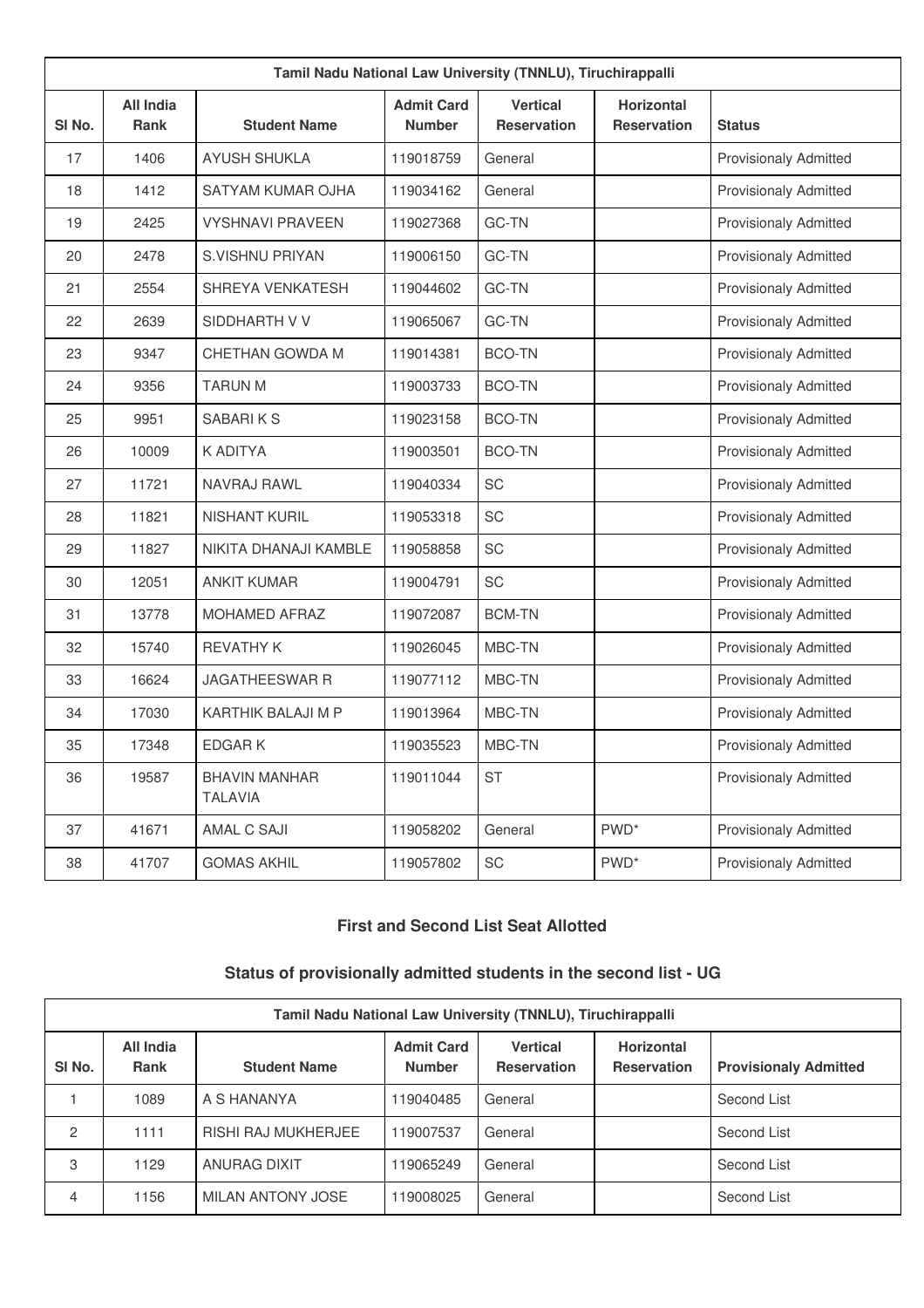|                | Tamil Nadu National Law University (TNNLU), Tiruchirappalli |                                         |                                    |                                       |                                         |                              |  |
|----------------|-------------------------------------------------------------|-----------------------------------------|------------------------------------|---------------------------------------|-----------------------------------------|------------------------------|--|
| SI No.         | <b>All India</b><br><b>Rank</b>                             | <b>Student Name</b>                     | <b>Admit Card</b><br><b>Number</b> | <b>Vertical</b><br><b>Reservation</b> | <b>Horizontal</b><br><b>Reservation</b> | <b>Provisionaly Admitted</b> |  |
| 5              | 1202                                                        | SINGH ASHUTOSH RAM<br><b>MANOHAR</b>    | 119018015                          | General                               |                                         | Second List                  |  |
| 6              | 1246                                                        | AKSHITA THAPA                           | 119037768                          | General                               |                                         | Second List                  |  |
| $\overline{7}$ | 1274                                                        | <b>GURUPAL SINGH GILL</b>               | 119040346                          | General                               |                                         | Second List                  |  |
| 8              | 1293                                                        | <b>AKSHITA IYER</b>                     | 119032927                          | General                               |                                         | Second List                  |  |
| 9              | 1305                                                        | <b>ANANYA SONI</b>                      | 119020160                          | General                               |                                         | Second List                  |  |
| 10             | 1309                                                        | <b>TANYA SHARMA</b>                     | 119006659                          | General                               |                                         | Second List                  |  |
| 11             | 1310                                                        | <b>ABHIGYAN MISHRA</b>                  | 119008976                          | General                               |                                         | Second List                  |  |
| 12             | 1319                                                        | <b>RISHIKA RAI</b>                      | 119032518                          | General                               |                                         | Second List                  |  |
| 13             | 1320                                                        | PRATIK RATH                             | 119042326                          | General                               |                                         | Second List                  |  |
| 14             | 1328                                                        | AAKANKSHA SINGH                         | 119047430                          | General                               |                                         | Second List                  |  |
| 15             | 1331                                                        | ASEEMA CHOUDHARY                        | 119011817                          | General                               |                                         | Second List                  |  |
| 16             | 1332                                                        | SYED HASSAN SHAHBAZ                     | 119018241                          | General                               |                                         | Second List                  |  |
| 17             | 1333                                                        | AANCHAL SRIVASTAVA                      | 119015163                          | General                               |                                         | Second List                  |  |
| 18             | 1341                                                        | SHIVENDRA PANDEY                        | 119036995                          | General                               |                                         | Second List                  |  |
| 19             | 1342                                                        | ANUSHKA AWASTHI                         | 119029780                          | General                               |                                         | Second List                  |  |
| 20             | 1351                                                        | NEELANSHI GUPTA                         | 119021198                          | General                               |                                         | Second List                  |  |
| 21             | 1352                                                        | AMANDEEP MALIK                          | 119009614                          | General                               |                                         | Second List                  |  |
| 22             | 1353                                                        | <b>NAMRATA GANDHI</b>                   | 119031305                          | General                               |                                         | Second List                  |  |
| 23             | 1355                                                        | <b>MARIA TOM</b><br><b>KUNNUMPURAM</b>  | 119021821                          | General                               |                                         | Second List                  |  |
| 24             | 1358                                                        | <b>ABHINAV</b>                          | 119014230                          | General                               |                                         | Second List                  |  |
| 25             | 1499                                                        | N S ADITI                               | 119018310                          | GC-TN                                 |                                         | Second List                  |  |
| 26             | 1648                                                        | SHAANTAANU NAIR                         | 119016018                          | GC-TN                                 |                                         | Second List                  |  |
| 27             | 1766                                                        | SRINIDHI R                              | 119034656                          | GC-TN                                 |                                         | <b>First List</b>            |  |
| 28             | 1878                                                        | <b>KAMESHWARI V</b><br><b>BHARATALA</b> | 119018182                          | GC-TN                                 |                                         | Second List                  |  |
| 29             | 2000                                                        | S HASTHISHA DESIKAN                     | 119017700                          | GC-TN                                 |                                         | <b>First List</b>            |  |
| 30             | 2002                                                        | MEGHAA G                                | 119031420                          | GC-TN                                 |                                         | Second List                  |  |
| 31             | 2075                                                        | RICHARD SHANE<br><b>HAMMISH E</b>       | 119034422                          | GC-TN                                 |                                         | <b>First List</b>            |  |
| 32             | 2219                                                        | ANUSOWMIYA A                            | 119005279                          | GC-TN                                 |                                         | Second List                  |  |
| 33             | 2223                                                        | A AASHIK KAREEM                         | 119003876                          | GC-TN                                 |                                         | Second List                  |  |
| 34             | 2270                                                        | S BHARGAV                               | 119025660                          | GC-TN                                 |                                         | Second List                  |  |
| 35             | 2330                                                        | <b>VARUN KARTHICK K</b>                 | 119004247                          | GC-TN                                 |                                         | First List                   |  |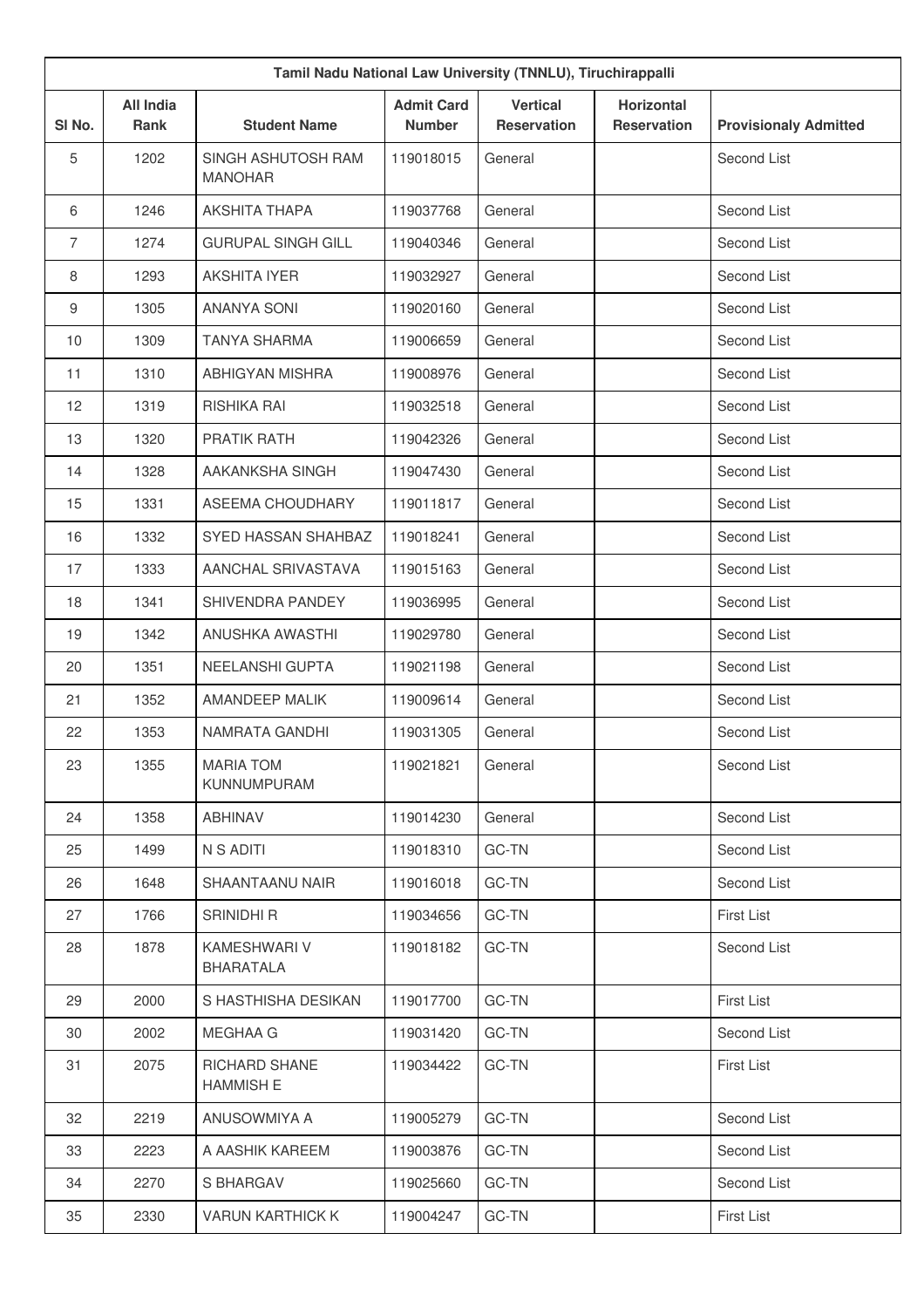| Tamil Nadu National Law University (TNNLU), Tiruchirappalli |                                            |                                    |                                       |                                         |                              |  |
|-------------------------------------------------------------|--------------------------------------------|------------------------------------|---------------------------------------|-----------------------------------------|------------------------------|--|
| <b>All India</b><br><b>Rank</b>                             | <b>Student Name</b>                        | <b>Admit Card</b><br><b>Number</b> | <b>Vertical</b><br><b>Reservation</b> | <b>Horizontal</b><br><b>Reservation</b> | <b>Provisionaly Admitted</b> |  |
| 2354                                                        | R.NIVEDITHA                                | 119037143                          | GC-TN                                 |                                         | Second List                  |  |
| 3691                                                        | KAUSHALYA JS                               | 119018908                          | <b>BCO-TN</b>                         |                                         | <b>First List</b>            |  |
| 3719                                                        | <b>THARUN RAJ</b>                          | 119037902                          | MBC-TN                                |                                         | <b>First List</b>            |  |
| 3959                                                        | SRINIDHI .S                                | 119068056                          | <b>BCO-TN</b>                         |                                         | Second List                  |  |
| 4196                                                        | APARAJIT VIKRAM                            | 119012741                          | <b>BCO-TN</b>                         |                                         | Second List                  |  |
| 5170                                                        | S MADHU ASWANTH                            | 119045735                          | MBC-TN                                |                                         | <b>First List</b>            |  |
| 5182                                                        | R. SRIRANJANI                              | 119002262                          | <b>BCO-TN</b>                         |                                         | <b>First List</b>            |  |
| 5246                                                        | SIMRAN G BHERWANI                          | 119000555                          | <b>BCO-TN</b>                         |                                         | Second List                  |  |
| 6005                                                        | <b>NEHA GAUTHAMI</b><br><b>GOVINDARAJA</b> | 119005414                          | <b>BCO-TN</b>                         |                                         | <b>First List</b>            |  |
| 6501                                                        | <b>NANDITA V</b>                           | 119018577                          | <b>BCO-TN</b>                         |                                         | <b>First List</b>            |  |
| 6828                                                        | <b>KAVI PRIYA K</b>                        | 119009377                          | MBC-TN                                |                                         | <b>First List</b>            |  |
| 7972                                                        | DHARUN SANJEEV.G                           | 119030270                          | <b>BCO-TN</b>                         |                                         | Second List                  |  |
| 7999                                                        | SUSHITHA RAVISANKAR                        | 119022935                          | MBC-TN                                |                                         | <b>First List</b>            |  |
| 8212                                                        | <b>KIRAN KUMAR</b>                         | 119016107                          | MBC-TN                                |                                         | <b>First List</b>            |  |
| 8296                                                        | <b>SHUNMALAR M</b>                         | 119013766                          | <b>BCO-TN</b>                         |                                         | Second List                  |  |
| 8602                                                        | S R VEENA SREE                             | 119047714                          | <b>BCO-TN</b>                         |                                         | Second List                  |  |
| 9284                                                        | NIVEDHITHA A                               | 119053116                          | <b>BCO-TN</b>                         |                                         | Second List                  |  |
| 9306                                                        | <b>SHOAIB FAZIL S</b>                      | 119007368                          | <b>BCM-TN</b>                         |                                         | Second List                  |  |
| 10628                                                       | KARTIKEYA HADIA                            | 119029960                          | SC                                    |                                         | Second List                  |  |
| 11554                                                       | SHEFALI CHANDELLA                          | 119031106                          | SC                                    |                                         | Second List                  |  |
| 11609                                                       | <b>BHAGYASHRI</b><br>KABIRPANTHI           | 119027306                          | SC                                    |                                         | Second List                  |  |
| 11626                                                       | RAJDEEP SINHA                              | 119065587                          | SC                                    |                                         | Second List                  |  |
| 13108                                                       | <b>GAYATHRI.S</b>                          | 119028175                          | MBC-TN                                |                                         | Second List                  |  |
| 13177                                                       | <b>VALAN A</b>                             | 119012169                          | MBC-TN                                |                                         | Second List                  |  |
| 14222                                                       | OTAK TAPOK                                 | 119012521                          | <b>ST</b>                             |                                         | Second List                  |  |
| 16628                                                       | V AKASH                                    | 119009833                          | SCO-TN                                |                                         | <b>First List</b>            |  |
| 16827                                                       | <b>DRISHTI MEENA</b>                       | 119012164                          | <b>ST</b>                             |                                         | Second List                  |  |
| 18497                                                       | <b>BHAVYANSHU GAMIT</b>                    | 119051664                          | <b>ST</b>                             |                                         | Second List                  |  |
| 19187                                                       | <b>MANAS UPADHYAY</b>                      | 119072847                          | General                               | PWD <sup>*</sup>                        | Second List                  |  |
| 20515                                                       | SREE POOJAA R                              | 119055164                          | ST-TN                                 |                                         | <b>First List</b>            |  |
| 21729                                                       | SAI VIMALANANTHI J                         | 119073657                          | SCO-TN                                |                                         | Second List                  |  |
| 22510                                                       | M.INDHIRA PRABHAKAR<br><b>RAJAN</b>        | 119044674                          | SCO-TN                                |                                         | <b>First List</b>            |  |
|                                                             |                                            |                                    |                                       |                                         |                              |  |